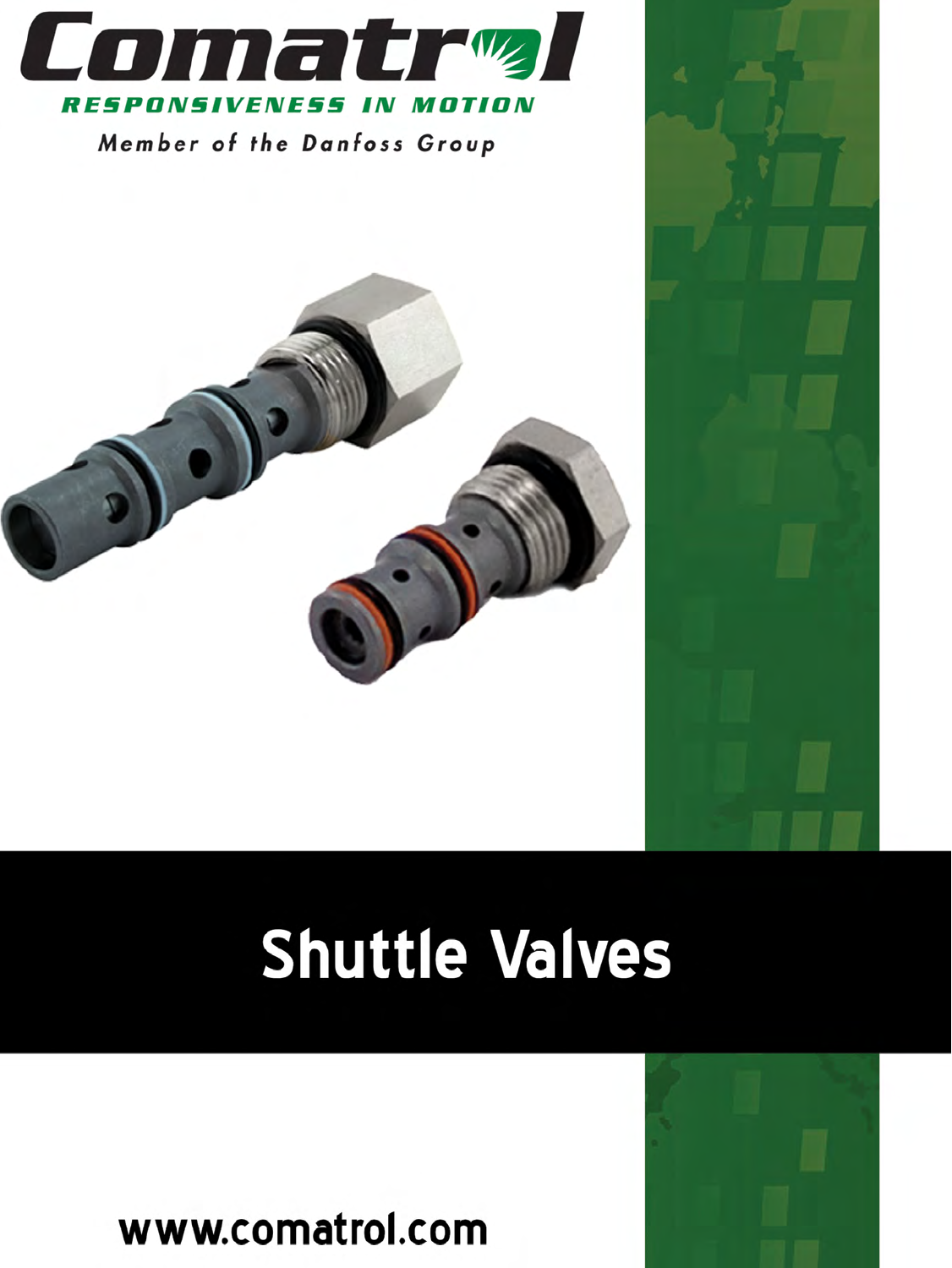

Quick Reference

| <b>Cartridge</b>   | <b>Model No.</b> | <b>Cavity</b>  | <b>Description</b>   | Flow*                       | <b>Pressure</b>         | Page     |
|--------------------|------------------|----------------|----------------------|-----------------------------|-------------------------|----------|
|                    |                  |                |                      |                             |                         |          |
|                    | CP124-1          | CP04-3         | Load Shuttle Valves, | $3.7$ $l/min$               | 350 bar                 | $SH - 5$ |
|                    |                  |                | Normal direction     | $[1$ US gal/min]            | $[5075 \text{ psi}]$    |          |
| ②                  | CP128-1          | <b>SDC08-3</b> |                      | $22$ $l/min$                | 315 bar                 | $SH - 6$ |
|                    |                  |                |                      | $[5.8$ US gal/min]          | $[4570 \text{ psi}]$    |          |
|                    | <b>SV04</b>      | <b>NCS04/3</b> |                      | $15$ $l/min$                | 315 bar                 | $SH - 7$ |
| $^\copyright$<br>⊚ |                  |                |                      | [4 US gal/min]              | $[4570 \,\mathrm{psi}]$ |          |
|                    | CP120-4          | SDC10-3        |                      | $25$ $l/min$                | 330 bar                 | $SH - 8$ |
|                    |                  |                |                      | [7 US gal/min]              | $[4800 \text{ psi}]$    |          |
|                    | <b>SV06</b>      | <b>NCS06/3</b> |                      | 48 l/min                    | 350 bar                 | $SH - 9$ |
|                    |                  |                |                      | $[12.7 \text{ US gal/min}]$ | [5075 psi]              |          |

| In-line   | <b>Model No.</b> | <b>Cavity</b> | <b>Description</b>  | Flow*           | <b>Pressure</b> | Page      |
|-----------|------------------|---------------|---------------------|-----------------|-----------------|-----------|
|           | <b>VS 06</b>     | none          | Load shuttle Valve, | 35 l/min        | 350 bar         | $SH - 10$ |
| Œ         |                  |               | In-line             | [9 US gal/min]  | [5075 psi]      |           |
|           | <b>VS10</b>      | none          |                     | 45 l/min        | 350 bar         | $SH - 11$ |
| (A)<br>B) |                  |               |                     | [12 US gal/min] | [5075 psi]      |           |
|           |                  |               |                     |                 |                 |           |

| <b>Hot oil shuttle</b> |                                                                                                                                                                                                                                                                                                                                                                 | <b>Model No.</b> | <b>Cavity</b> | <b>Description</b> | Flow*                    | <b>Pressure</b> | Page      |
|------------------------|-----------------------------------------------------------------------------------------------------------------------------------------------------------------------------------------------------------------------------------------------------------------------------------------------------------------------------------------------------------------|------------------|---------------|--------------------|--------------------------|-----------------|-----------|
| spool overlap $= C$    | spool overlap $= 0$                                                                                                                                                                                                                                                                                                                                             | CP720-3          | SDC10-4       | Hot Oil Shuttle    | $25$ $l/min$             | 350 bar         | $SH - 12$ |
| (2)<br><b>T4</b>       | ②<br>:ල                                                                                                                                                                                                                                                                                                                                                         |                  |               |                    | $[7 \text{ US gal/min}]$ | [5075 psi]      |           |
| -------------          | $\begin{picture}(100,100) \put(0,0){\dashbox{0.5}(100,0){ }} \put(10,0){\dashbox{0.5}(100,0){ }} \put(10,0){\dashbox{0.5}(100,0){ }} \put(10,0){\dashbox{0.5}(100,0){ }} \put(10,0){\dashbox{0.5}(100,0){ }} \put(10,0){\dashbox{0.5}(100,0){ }} \put(10,0){\dashbox{0.5}(100,0){ }} \put(10,0){\dashbox{0.5}(100,0){ }} \put(10,0){\dashbox{0.5}(100,0){ }} \$ | CP721-3          | CP12-3M       |                    | 90 l/min                 | 350 bar         | $SH - 13$ |
| ல                      | ☺                                                                                                                                                                                                                                                                                                                                                               |                  |               |                    | $[24$ US gal/min]        | [5075 psi]      |           |

\* Flow ratings are based on a pressure drop of 7 bar [100 psi] unless otherwise noted. They are for comparison purposes only.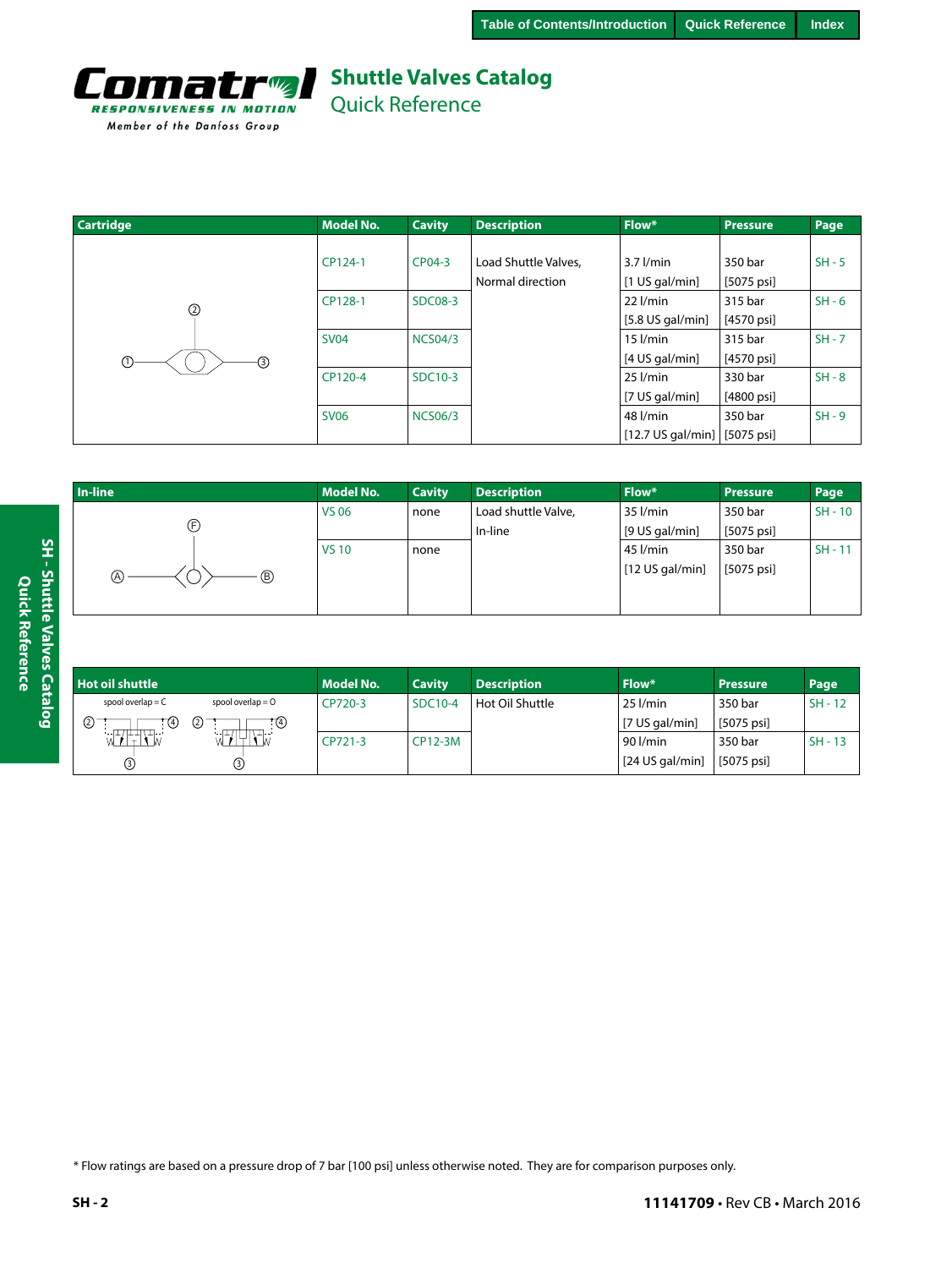

## **Shuttle Valves Catalog** Application Notes

**OVERVIEW** There are two types of shuttle valves -- load shuttle valves and hot oil shuttle valves.

Shuttle valves



#### **LOAD SHUTTLE VALVE**

A load shuttle valve communicates the Load shuttle valve higher of two inlet pressures at 1 and 3 to the outlet at 2. A steel ball is used to seal the lower pressure. Load shuttles have several common applications including:

- Logic for load sensing circuits
- Bi-directional motor brake release valve

Load sensing circuit





Bi-directional motor brake release valve

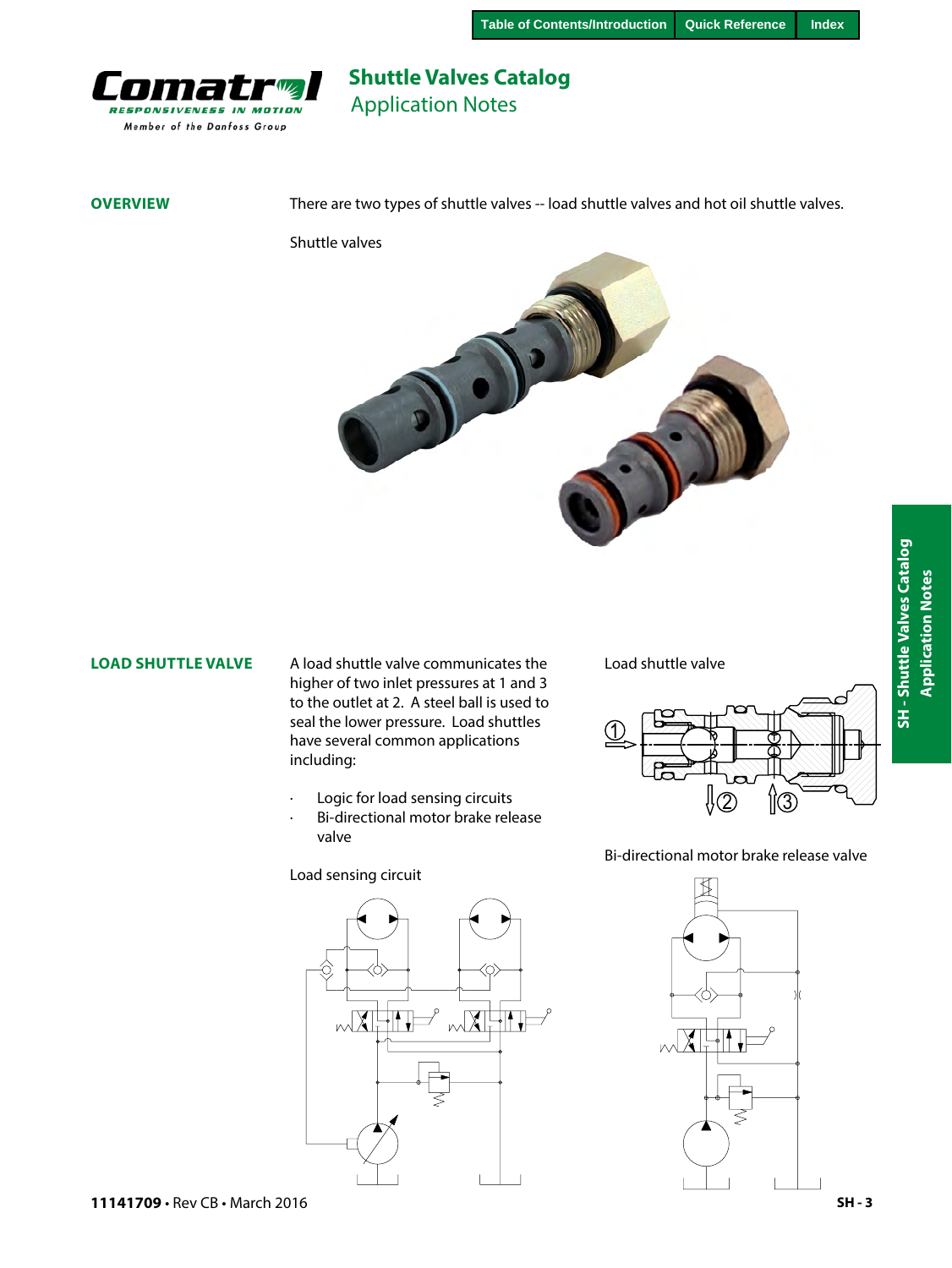

Application Notes

**HOT OIL SHUTTLE VALVE** Hot oil shuttles are spool-type valves Closed-circuit hydrostatic loop that use internal piloting at 2 and 4 to direct oil from the lower of the two input pressures to the outlet at 3.

> A common application for a hot oil shuttle is diverting fluid from the low pressure side of a closed-circuit hydrostatic loop for cooling and/or filtering.

Hot oil shuttle valve



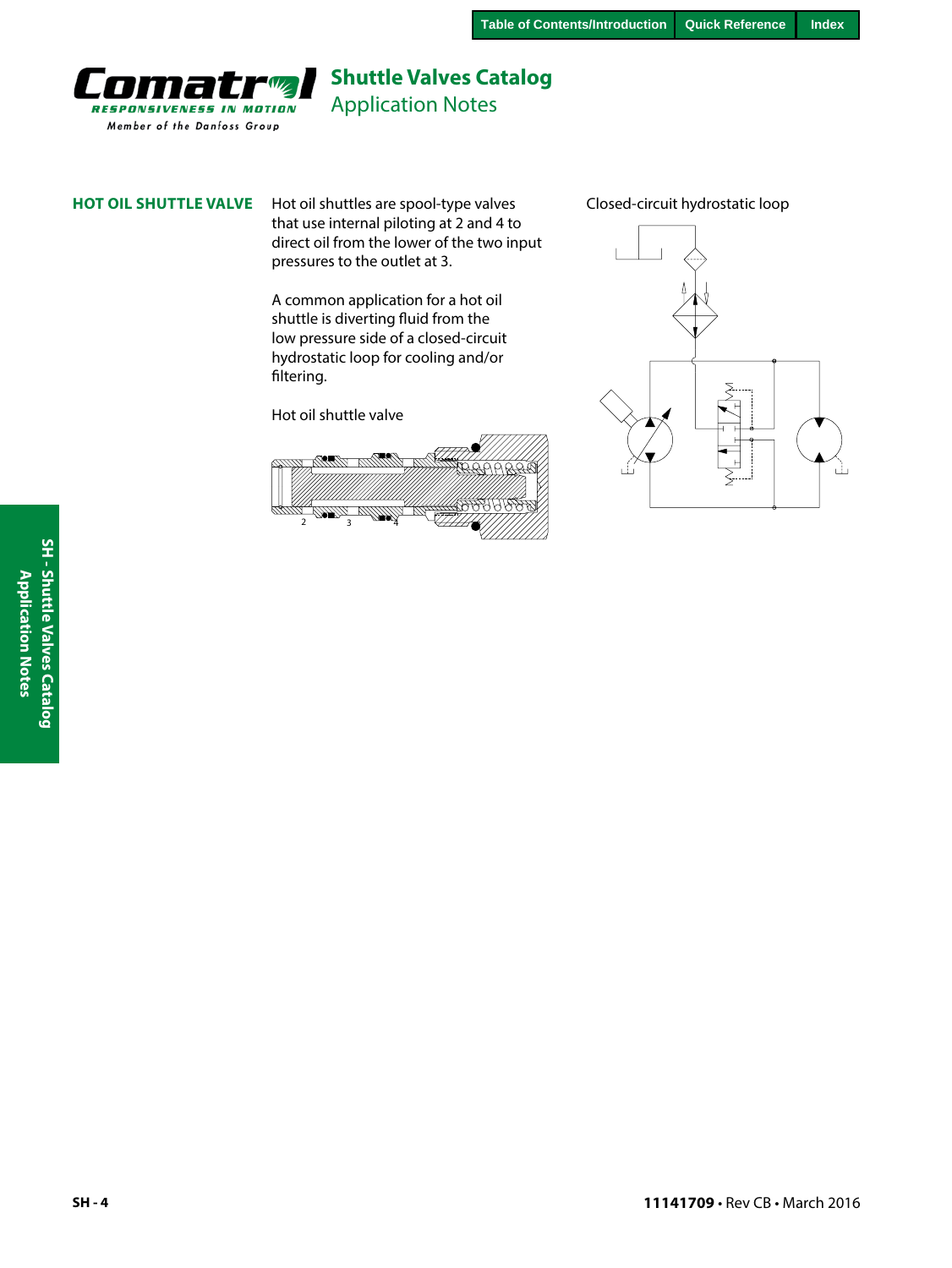<span id="page-4-0"></span>

## **Shuttle Valves Catalog** CP124-1 Load Shuttle Valve - Normal Direction

#### **OPERATION**

This valve senses the higher of the two input pressures at ports 1 and 3 and routes it to the output port 2.

#### **Schematic**

# 1 3  $\Omega$

#### **SPECIFICATIONS**

#### **Theoretical performance**



| <b>Specifications</b>      |                    |  |  |  |
|----------------------------|--------------------|--|--|--|
| Rated pressure*            | 350 bar [5075 psi] |  |  |  |
| <b>Rated flow at 7 bar</b> | $3.7$ $l/min$      |  |  |  |
| $[100$ psi]                | $[1$ US gal/min]   |  |  |  |
| Leakage                    | 6 drops/min @      |  |  |  |
|                            | Rated pressure     |  |  |  |
| <b>Weight</b>              | 0.02 kg [0.04 lb]  |  |  |  |
| Cavitv                     | CP04-3             |  |  |  |

\*Rated pressure based on NFPA fatigue test standard (at 1 million cycles)

#### **DIMENSIONS** mm [in]

#### Cross-sectional view





#### **ORDERING INFORMATION**



**SH - Shuttle Valves Catalog**

SH - Shuttle Valves Catalog

**CP124-1**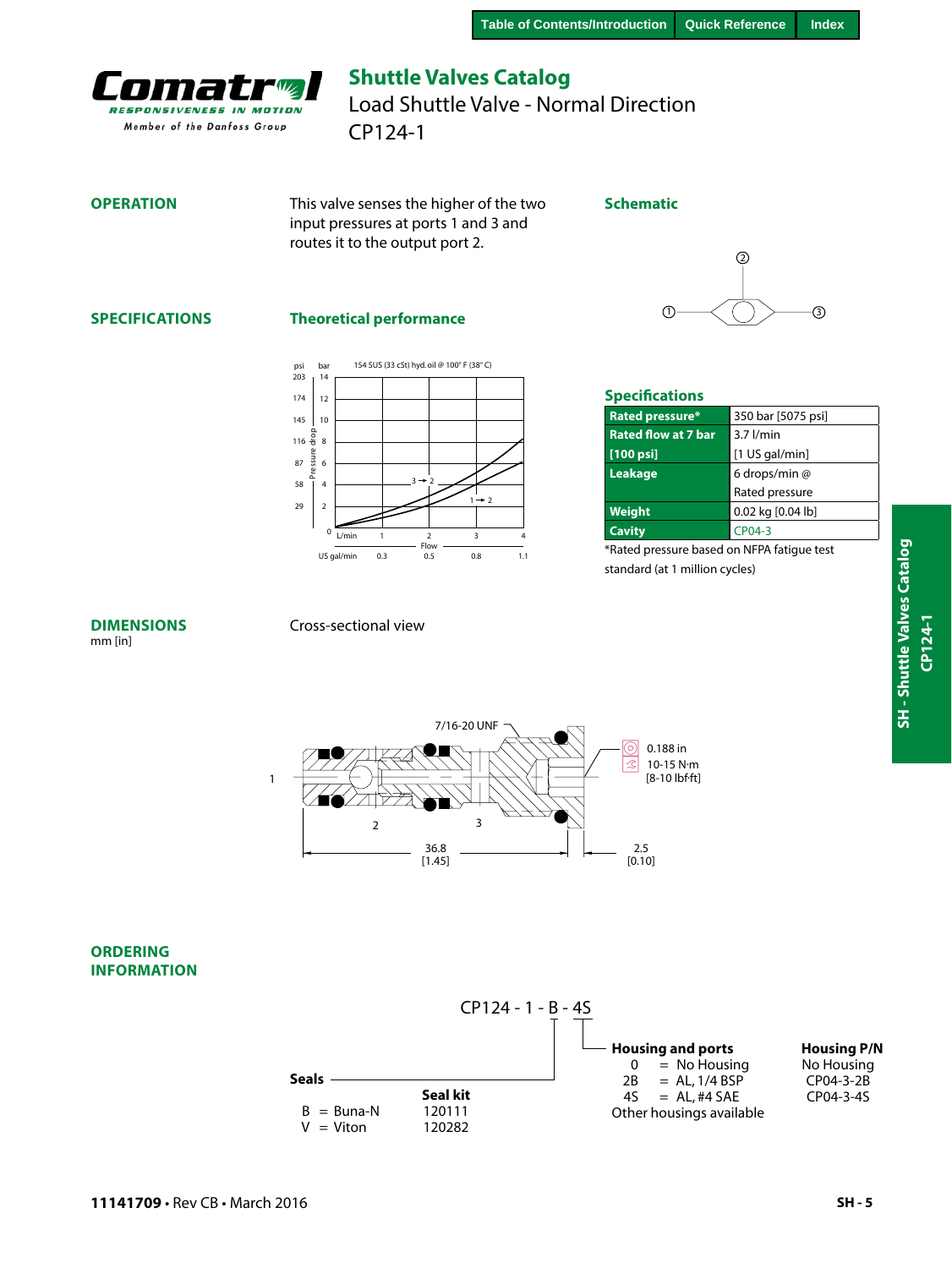<span id="page-5-0"></span>

CP128-1 Load Shuttle Valve - Normal Direction

#### **OPERATION**

This valve senses the higher of the two input pressures at ports 1 and 3 and routes it to the output port 2.

#### **Schematic**

## **SPECIFICATIONS**

#### **Theoretical performance**





#### **Specifications**

| Rated pressure*            | 315 bar [4570 psi] |
|----------------------------|--------------------|
| <b>Rated flow at 7 bar</b> | $22$ $l/min$       |
| $[100$ psi]                | $[5.8$ US gal/min] |
| Leakage                    | 6 drops/min @      |
|                            | Rated pressure     |
| Weight                     | 0.06 kg [0.14 lb]  |
| <b>Cavity</b>              | <b>SDC08-3</b>     |

\*Rated pressure based on NFPA fatigue test standard (at 1 million cycles)

# SH - Shuttle Valves Catalog **SH - Shuttle Valves Catalog**

**CP128-1**

CP128-1

**DIMENSIONS** mm [in]

Cross-sectional view





#### **ORDERING INFORMATION**

| <b>Load Shuttle Valve</b><br><b>Normal Direction</b> | CP128-1-B-0     |  |
|------------------------------------------------------|-----------------|--|
| <b>Seal Option</b>                                   | <b>Seal kit</b> |  |
| $B = B$ una-N                                        | 120238          |  |
| = Viton                                              | 120239          |  |

| al Direction  |          |                   | Code   Ports & Material | <b>Body Nomenclature</b> |
|---------------|----------|-------------------|-------------------------|--------------------------|
|               |          | 0                 | $0 =$ Cartridge only    | No Body                  |
|               |          | SE <sub>2</sub> B | AL. 1/4 BSP             | SDC08-3-SE-2B            |
| Seal Option   | Seal kit | SE3B              | AL. 3/8 BSP             | SDC08-3-SE-3B            |
| $B = B$ una-N | 120238   | 4S                | AL. #4 SAE              | CP08-3-4S                |
| $V = V$ iton  | 120239   | 6S                | AL, #6 SAE              | CP08-3-6S                |

\*\*Aluminum bodies to be used for pressures less than 210 bar (3000 psi) \*\*\*Other housings available

**SH - 6**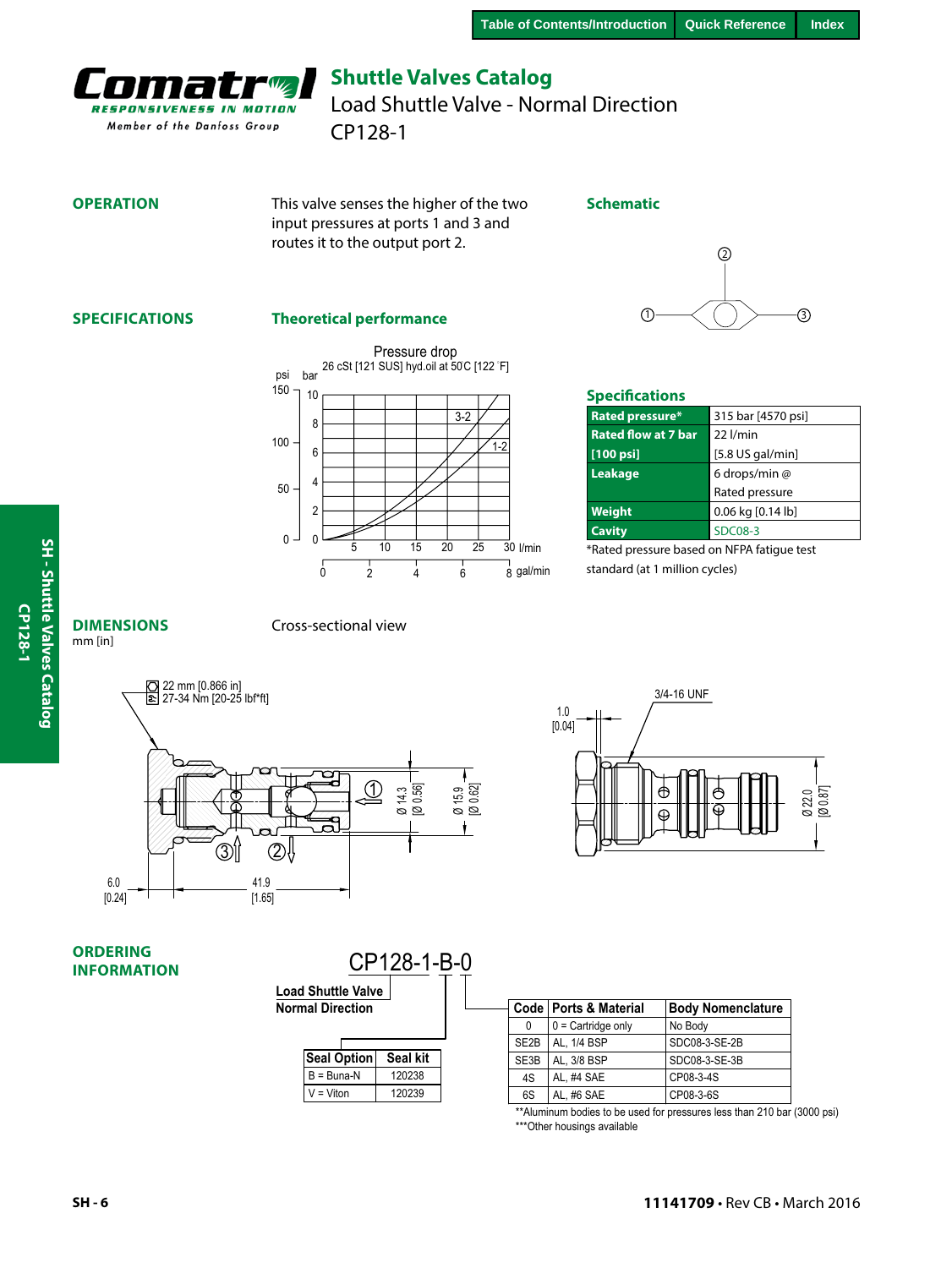**Schematic**

<span id="page-6-0"></span>

## **Shuttle Valves Catalog** Load Shuttle Valve - Normal Direction

SV04

#### **OPERATION**

This valve senses the higher of two input pressures at 1 and 3, and routes it to the output 2.



#### **SPECIFICATIONS**

#### **Theoretical performance**





#### **Specifications**

| Rated pressure*            | 315 bar [4570 psi] |
|----------------------------|--------------------|
| <b>Rated flow at 7 bar</b> | $15$ $l/min$       |
| $[100$ psi]                | [4 US gal/min]     |
| Leakage                    | 6 drops/min @      |
|                            | Rated pressure     |
| Weight                     | 0.07 kg [0.15 lb]  |
| <b>Cavity</b>              | <b>NCS04/3</b>     |

\*Rated pressure based on NFPA fatigue test standard (at 1 million cycles)

#### **DIMENSIONS**

#### Cross-sectional view

mm [in]







#### **ORDERING INFORMATION**

|                         | SV04-00-V                 |                      |                          |                 |
|-------------------------|---------------------------|----------------------|--------------------------|-----------------|
|                         | <b>Load Shuttle Valve</b> |                      | <b>Seal Option</b>       | <b>Seal Kit</b> |
| <b>Normal Direction</b> |                           |                      | $Omit = Buna-N$          | 230000160       |
|                         |                           |                      | $V = V$ iton             | 230000450       |
|                         |                           |                      |                          |                 |
|                         | Code   Ports & Material   |                      | <b>Body Nomenclature</b> |                 |
| 00                      | $00 =$ Cartridge only     | No Body              |                          |                 |
| <b>SE1/4</b>            | AL. 1/4 BSP               | NCS04/3-SE-1/4       |                          |                 |
| SE4S                    | AL. #4 SAE                | <b>NCS04/3-SE-4S</b> |                          |                 |

\*\* Aluminum bodies are to be used for pressures less than 210 bar (3000 psi).

SE6S AL, #6 SAE [NCS04/3-S](#page-29-0)E-6S

\*\*\* Other housings available

**SV 04**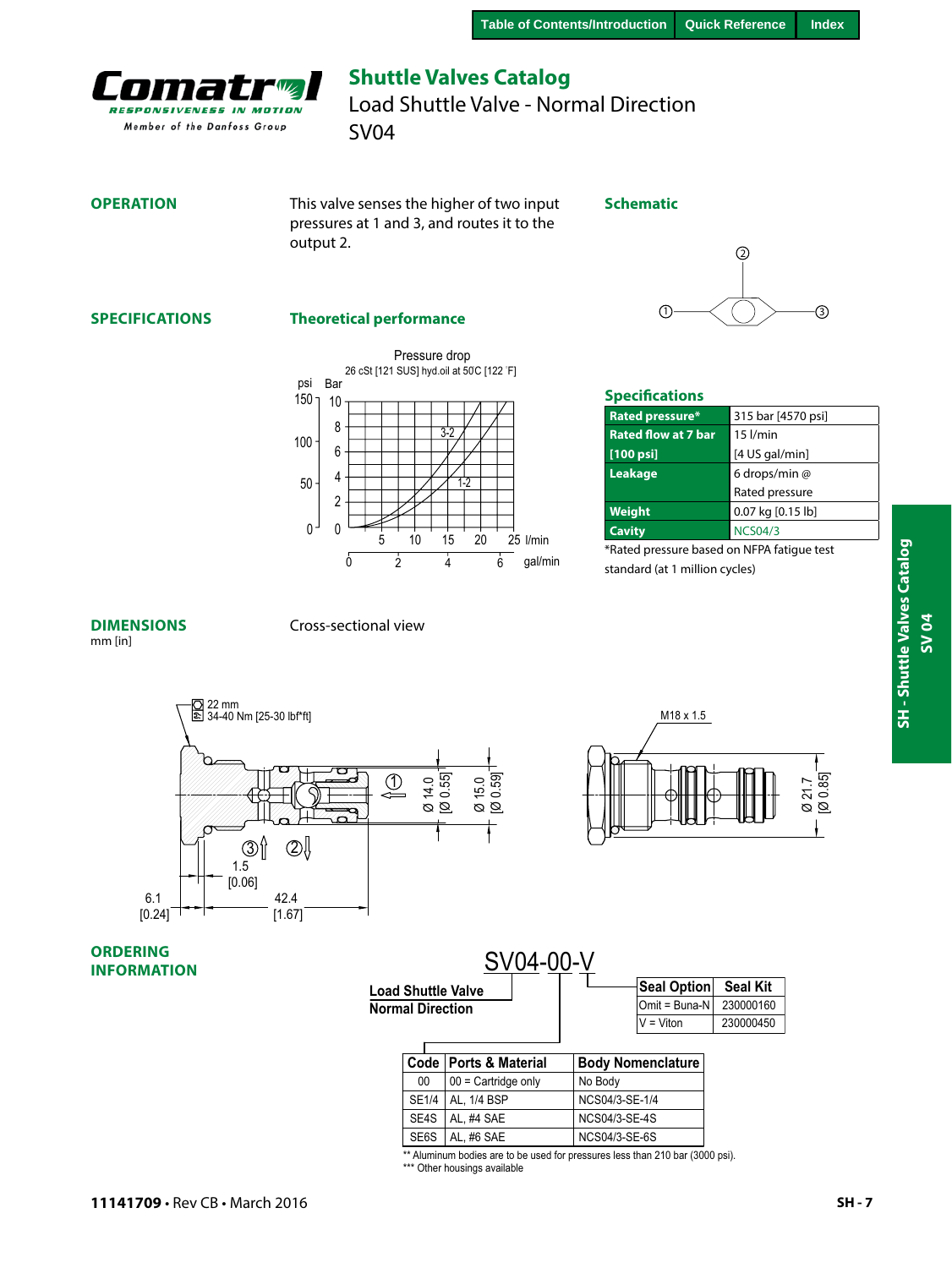<span id="page-7-0"></span>

CP120-4 Load Shuttle Valve - Normal Direction

#### **OPERATION**

This valve senses the higher of two input pressures at 1 and 3, and routes it to the output 2.

#### **Schematic**

## **SPECIFICATIONS**

#### **Theoretical performance**



|         | ② |    |
|---------|---|----|
|         |   |    |
| $\odot$ |   | З, |

#### **Specifications**

| <b>Rated pressure</b>      | 330 bar [4800 psi] |
|----------------------------|--------------------|
| <b>Rated flow at 7 bar</b> | $25$ $l/min$       |
| $[100$ psi]                | [7 US gal/min]     |
| Leakage                    | 6 drops/min @      |
|                            | Rated pressure     |
| Weight                     | 0.10 kg [0.22 lb]  |
| <b>Cavity</b>              | SDC10-3            |

#### Cross-sectional view



#### **ORDERING INFORMATION**

**DIMENSIONS**

mm [in]

|                                               | CP120-4-B-8S                     |                                                                                        |                                                                                  |                                                                                       |
|-----------------------------------------------|----------------------------------|----------------------------------------------------------------------------------------|----------------------------------------------------------------------------------|---------------------------------------------------------------------------------------|
| <b>Seals</b><br>$B = B$ una-N<br>$V = V$ iton | Seal kit $-$<br>120027<br>120028 | - Housing and po rts<br>00<br>$SE3B = AL, 3/8 BSP$<br>$SE4B = AL, 1/2 BSP$<br>6S<br>85 | $=$ No Housing<br>$= AL$ , #6 SAE<br>$= AL$ , #8 SAE<br>Other housings available | Housing P/N<br>No Housing<br>SDC10-3-SE-3B<br>SDC10-3-SE-4B<br>CP10-3-6S<br>CP10-3-8S |
|                                               |                                  |                                                                                        |                                                                                  |                                                                                       |

#### **11141709** • Rev CB • March 2016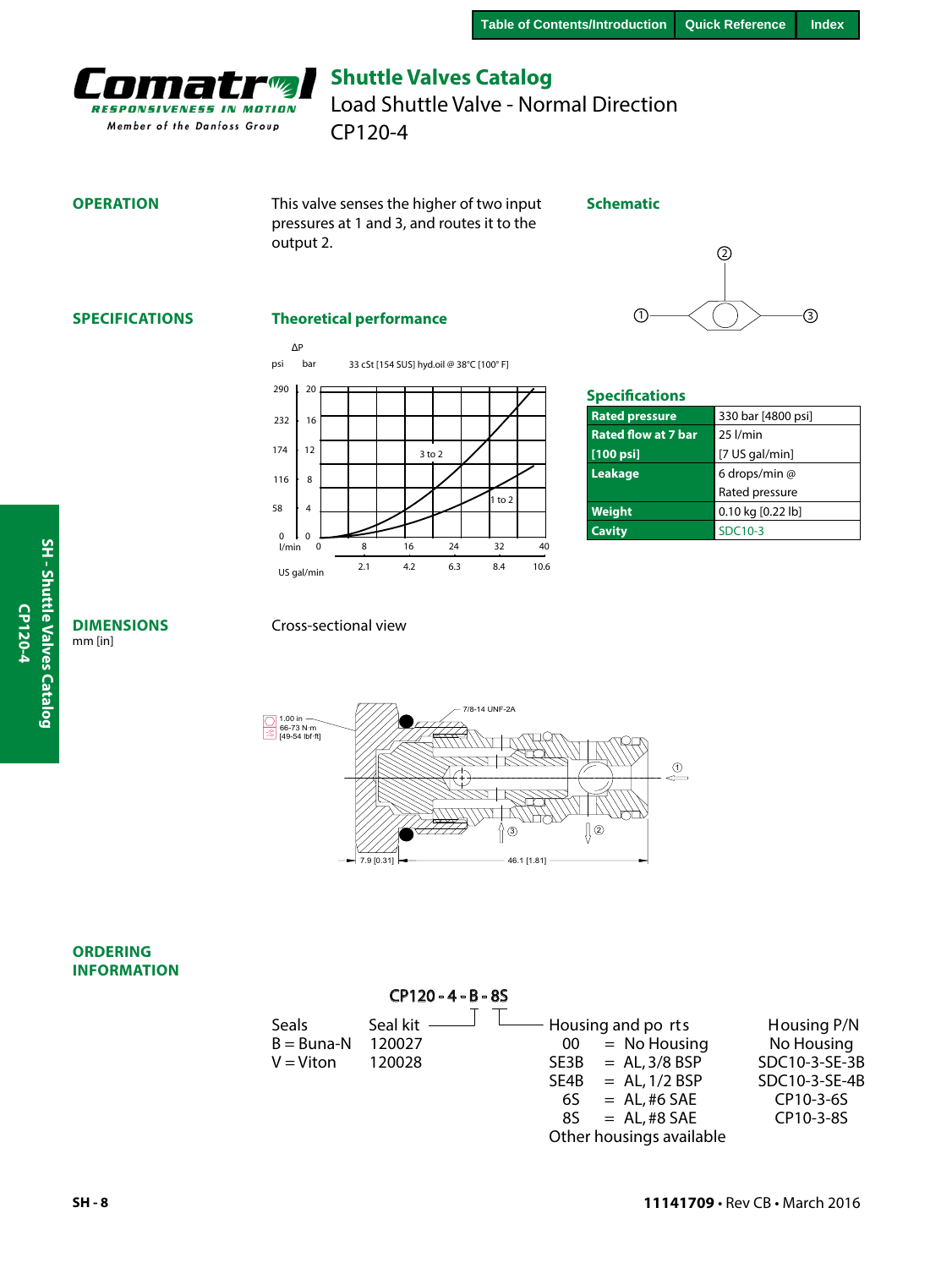<span id="page-8-0"></span>

SV06 Load Shuttle Valve - Normal Direction

#### **OPERATION**

This valve senses the higher of two input pressures at 1 and 3, and routes it to the output 2.

#### **Schematic**

#### **SPECIFICATIONS**

#### **Theoretical performance**





#### **Specifications**

| 350 bar [5075 psi]  |
|---------------------|
| 48 l/min            |
| $[12.7$ US gal/min] |
| 6 drops/min @       |
| Rated pressure      |
| 0.11 kg [0.24 lb]   |
| <b>NCS06/3</b>      |
|                     |

\*Rated pressure based on NFPA fatigue test standard (at 1 million cycles)

#### **DIMENSIONS**

#### Cross-sectional view

mm [in]





**ORDERING INFORMATION**

|              |                           | SV06-00-V                |                      |               |           |
|--------------|---------------------------|--------------------------|----------------------|---------------|-----------|
|              | <b>Load Shuttle Valve</b> |                          | Seal Option Seal kit |               |           |
|              | <b>Normal Direction</b>   |                          |                      | Omit = Buna-N | 230000070 |
|              |                           |                          |                      | $V = Viton$   | 230000110 |
|              |                           |                          |                      |               |           |
|              | Code   Ports & Material   | <b>Body Nomenclature</b> |                      |               |           |
| 00           | $00 =$ Cartridge only     | No Body                  |                      |               |           |
| SE3/8        | AL. 3/8 BSP               | NCS06/3-SE3/8            |                      |               |           |
| <b>SE1/2</b> | AL. 1/2 BSP               | NCS06/3-SE1/2            |                      |               |           |
| SE6S         | AL. #6 SAE                | <b>NCS06/3-SE-6S</b>     |                      |               |           |
| SE8S         | AI #8 SAF                 | NCS06/3-SE-6S            |                      |               |           |

\*\*Aluminum bodies are to be used for pressures less than 210 bar (3000 psi) \*\*\*Other housings available

**SH - Shuttle Valves Catalog**

SH - Shuttle Valves Catalog

**SV 06**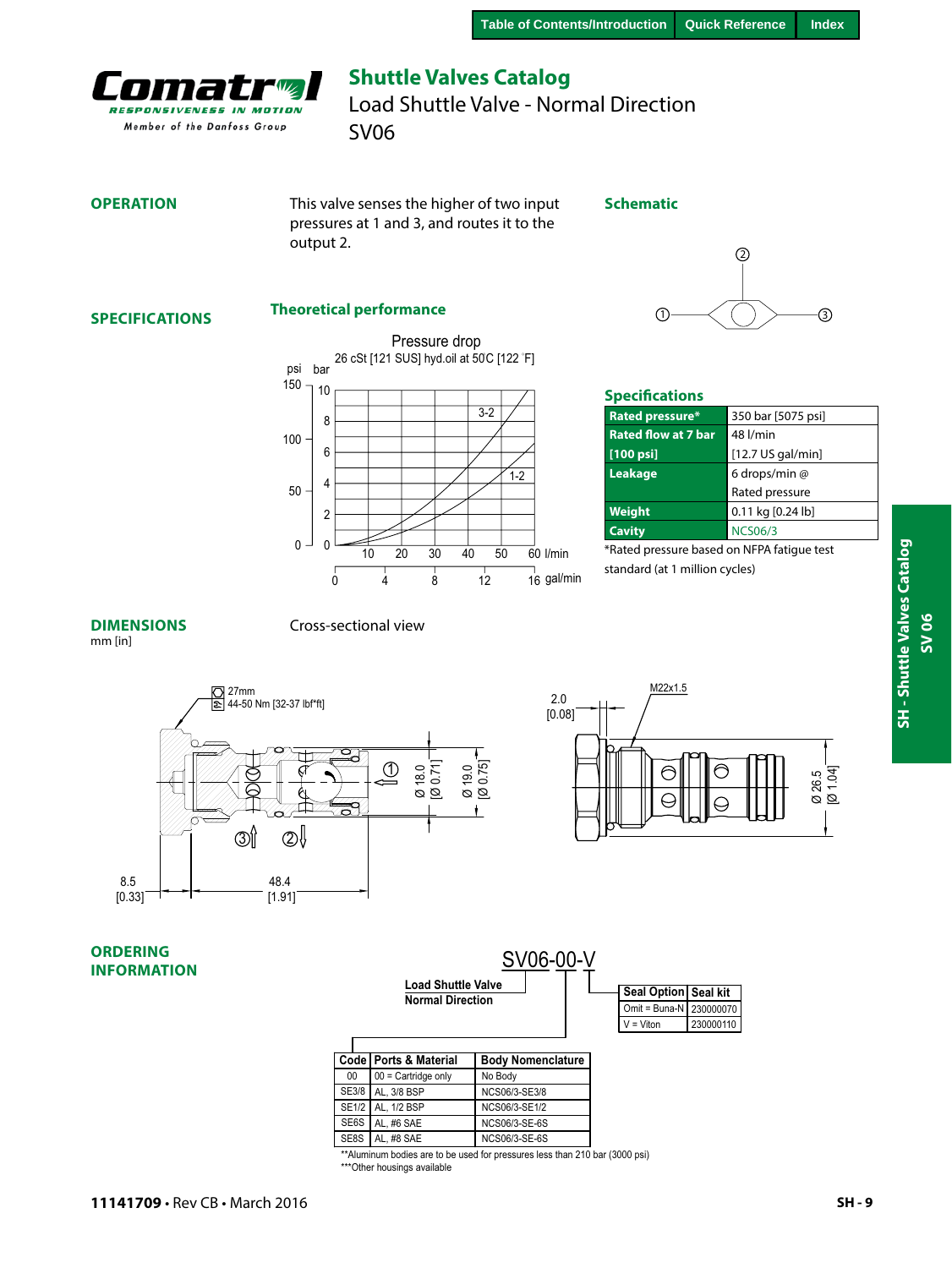<span id="page-9-0"></span>

Load Shuttle Valve - In-Line

VS 06

#### **OPERATION**

This valve senses the higher of the two input pressures and routes it to the output port.

#### **Schematic**



#### **SPECIFICATIONS**

#### **Theoretical performance**

Pressure drop 26 cSt [121 SUS] hyd.oil at 50°C [122 °F]<br>Free flow from A⇔F or B⇔F





### **Specifications**

| <b>Rated pressure</b>      | 350 bar [5075 psi] |
|----------------------------|--------------------|
| <b>Rated flow at 7 bar</b> | 35 l/min           |
| $[100$ psi]                | $[9$ US gal/min]   |
| Leakage                    | 6 drops/min @      |
|                            | Rated pressure     |
| Weight                     | 0.22 kg [0.49 lb]  |
| <b>Cavity</b>              | none               |

#### **DIMENSIONS** mm [in]

**SH - Shuttle Valves Catalog**

SH - Shuttle Valves Catalog

**VS 06**

#### Cross-sectional view



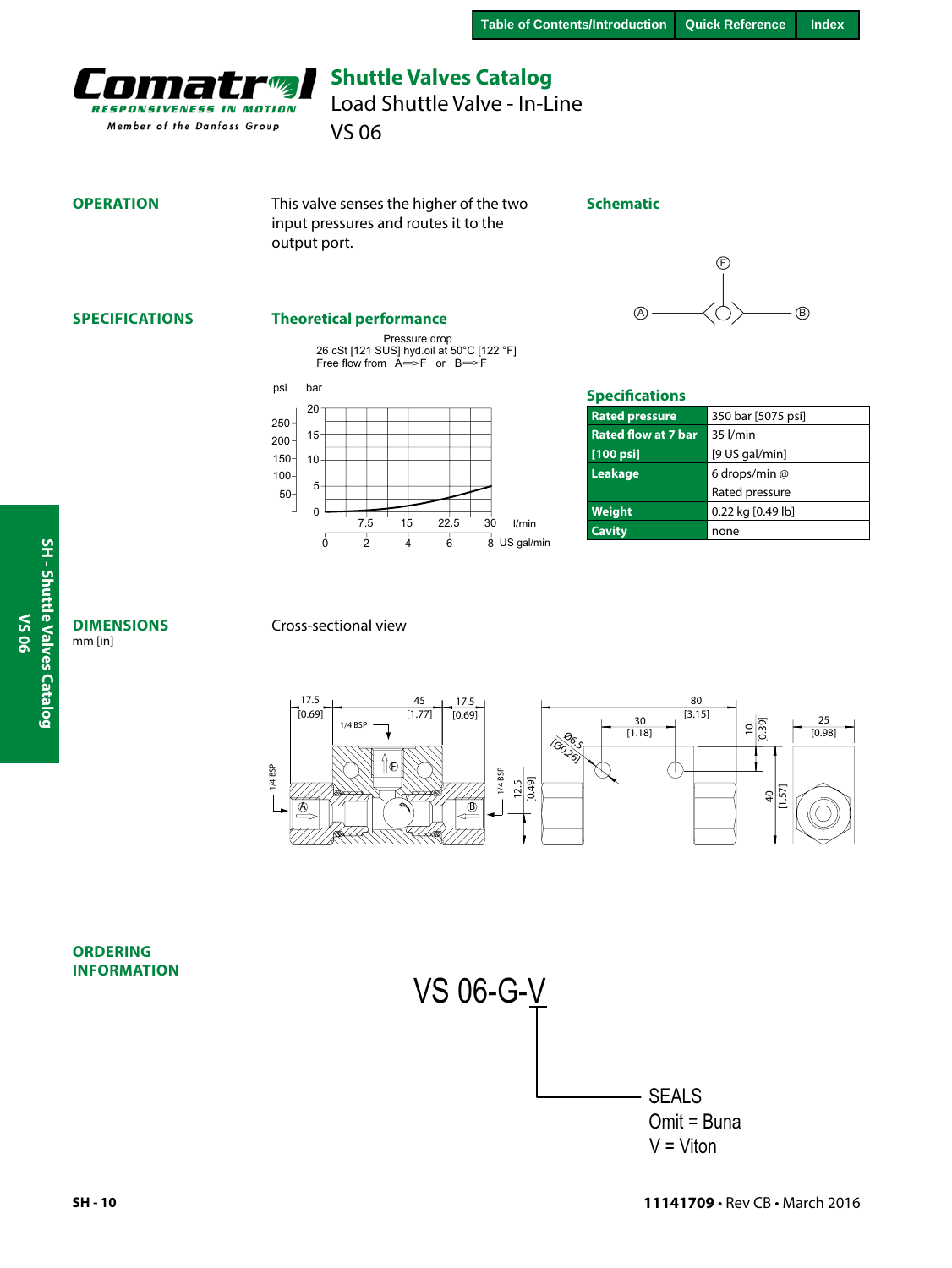<span id="page-10-0"></span>

## **Shuttle Valves Catalog** Load Shuttle Valve - InLine

VS 10

#### **OPERATION**

This valve senses the higher of two input pressures and routes it to the output port.

#### **Schematic**

#### **SPECIFICATIONS**

#### **Theoretical performance**

Pressure drop<br>26 cSt [121 SUS] hyd.oil at 50°C [122 °F]<br>Free flow from A━►F or B━►F





 $\bigoplus$ 

| <b>Rated pressure</b>      | 350 bar [5075 psi]  |
|----------------------------|---------------------|
| <b>Rated flow at 7 bar</b> | 45 l/min            |
| $[100$ psi]                | [12 US gal/min]     |
| Leakage                    | 6 drops/min @ Rated |
|                            | pressure            |
| Weight                     | 0.19 kg [0.42 lb]   |
| <b>Cavity</b>              | none                |

#### **DIMENSIONS** mm [in]

#### Cross-sectional view



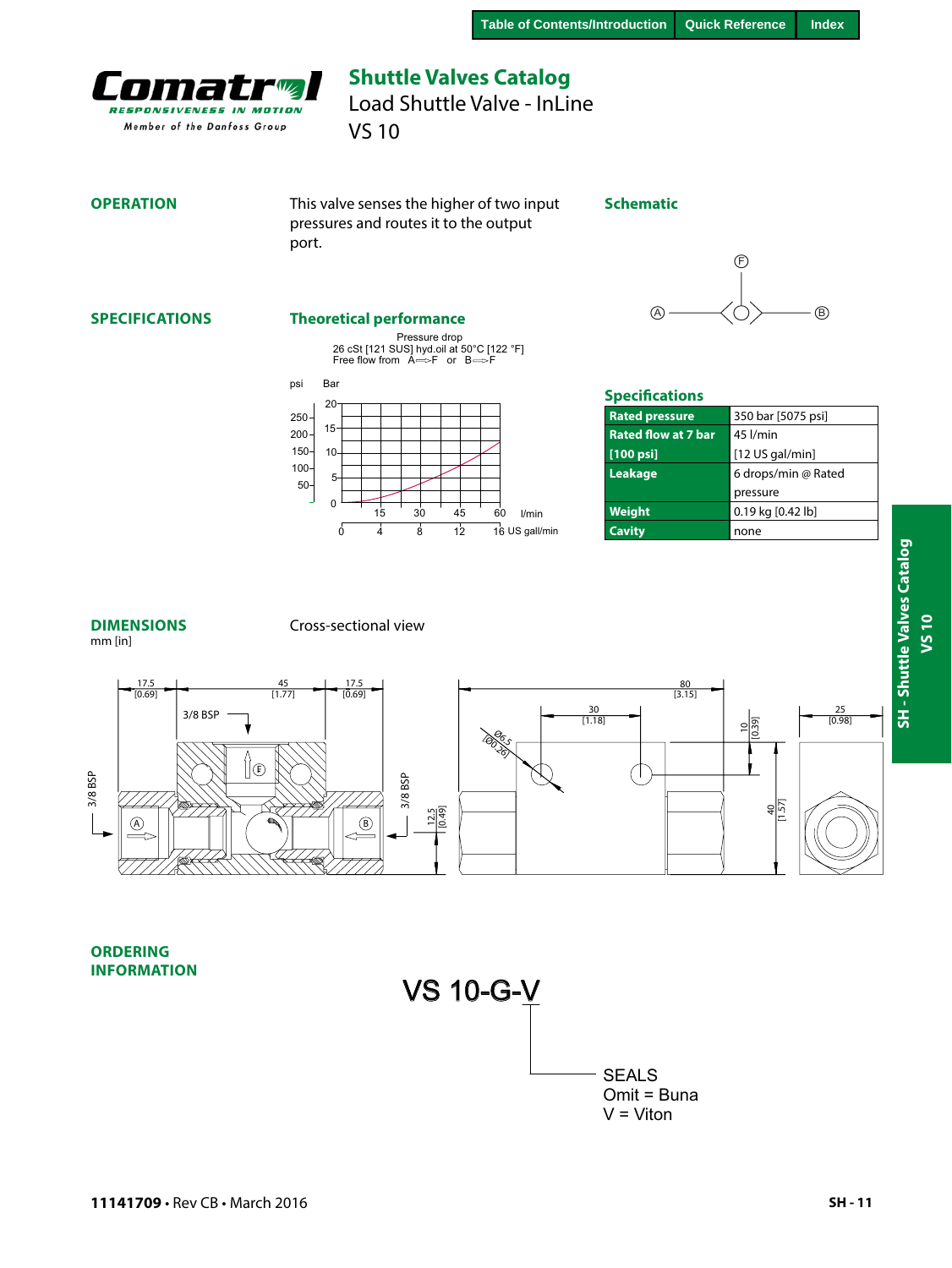<span id="page-11-0"></span>

CP720-3 Hot Oil Shuttle

#### **OPERATION**

This valve has an internally piloted spool that directs flow from the lower pressure inlet, 2 or 4, to the output at 3.

#### **Schematic**



#### **SPECIFICATIONS**

#### **Theoretical performance**



| <b>Specifications</b>      |                                                    |  |
|----------------------------|----------------------------------------------------|--|
| <b>Rated pressure</b>      | 350 bar [5075 psi]                                 |  |
| <b>Rated flow at 7 bar</b> | $25$ $l/min$                                       |  |
| $[100 \text{ psi}]$        | [7 US gal/min]                                     |  |
| Leakage                    | 82 cm <sup>3</sup> /min [5 in <sup>3</sup> /min] @ |  |
|                            | 207 bar [3000 psi]                                 |  |
| <b>Weight</b>              | 0.15 kg [0.34 lb]                                  |  |
| <b>Cavity</b>              | SDC10-4                                            |  |

#### **DIMENSIONS** mm [in]

#### Cross-sectional view



|                          |                    | CP720 - 3 - B - 8S - 080 - C |
|--------------------------|--------------------|------------------------------|
| <b>Seals</b>             |                    |                              |
|                          | Seal kit           |                              |
| $B = Buna-N$             | 11032943           | Spool overlap                |
| $V = V$ iton             | 11032944           | $\circ$<br>$=$ Open          |
|                          |                    | $=$ Closed                   |
| <b>Housing and ports</b> | <b>Housing P/N</b> |                              |
| $=$ No Housing<br>0      | No Housing         |                              |
| $= AL, 3/8$ BSP<br>L3B   | SDC10-4-L-3B       | <b>Shift pressure</b>        |
| L4B<br>$= AL, 1/2 BSP$   | SDC10-4-L-4B       | bar<br>[psi]                 |
| 6S<br>$= AL.H6 SAE$      | CP10-4-6S-X1       | [50]<br>$= 3.4$<br>050       |
| 85<br>$= AL$ , #8 SAE    | CP10-4-8S-X1       | [80]<br>080<br>$= 5.5$       |
| Other housings available |                    |                              |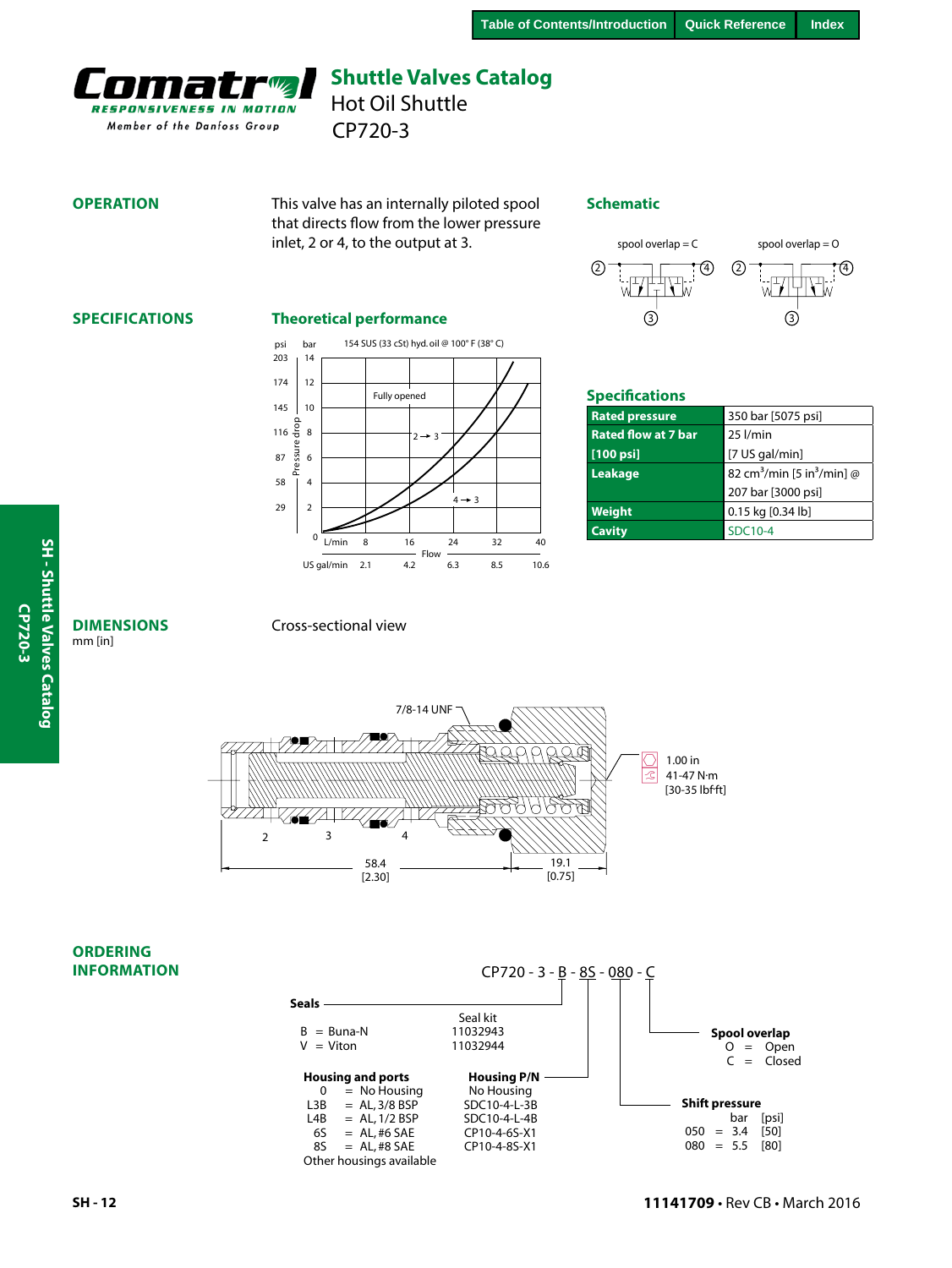<span id="page-12-0"></span>

CP721-3 Hot Oil Shuttle

#### **OPERATION**

This valve has an internally piloted spool that directs flow from the lower pressure inlet, 1 or 3, to the output at 2.

#### **Schematic**



 $1$   $\frac{1}{2}$   $\frac{1}{2}$   $\frac{1}{2}$   $\frac{1}{2}$   $\frac{1}{2}$   $\frac{1}{2}$   $\frac{1}{2}$   $\frac{1}{2}$   $\frac{1}{2}$   $\frac{1}{2}$   $\frac{1}{2}$   $\frac{1}{2}$   $\frac{1}{2}$   $\frac{1}{2}$   $\frac{1}{2}$   $\frac{1}{2}$   $\frac{1}{2}$   $\frac{1}{2}$   $\frac{1}{2}$   $\frac{1}{2}$   $\frac{1}{2}$   $\frac{1}{2$ 

 $\overline{2}$ 

#### **SPECIFICATIONS**

#### **Theoretical performance**



| <b>Specifications</b>      |                                                    |  |
|----------------------------|----------------------------------------------------|--|
| <b>Rated pressure</b>      | 350 bar [5075 psi]                                 |  |
| <b>Rated flow at 7 bar</b> | 90 l/min                                           |  |
| $[100$ psi]                | [24 US gal/min]                                    |  |
| Leakage                    | 82 cm <sup>3</sup> /min [5 in <sup>3</sup> /min] @ |  |
|                            | 207 bar [3000 psi]                                 |  |
| Weight                     | 0.34 kg [0.75 lb]                                  |  |
| <b>Cavity</b>              | <b>CP12-3M</b>                                     |  |

#### **DIMENSIONS** mm [in]

#### Cross-sectional view